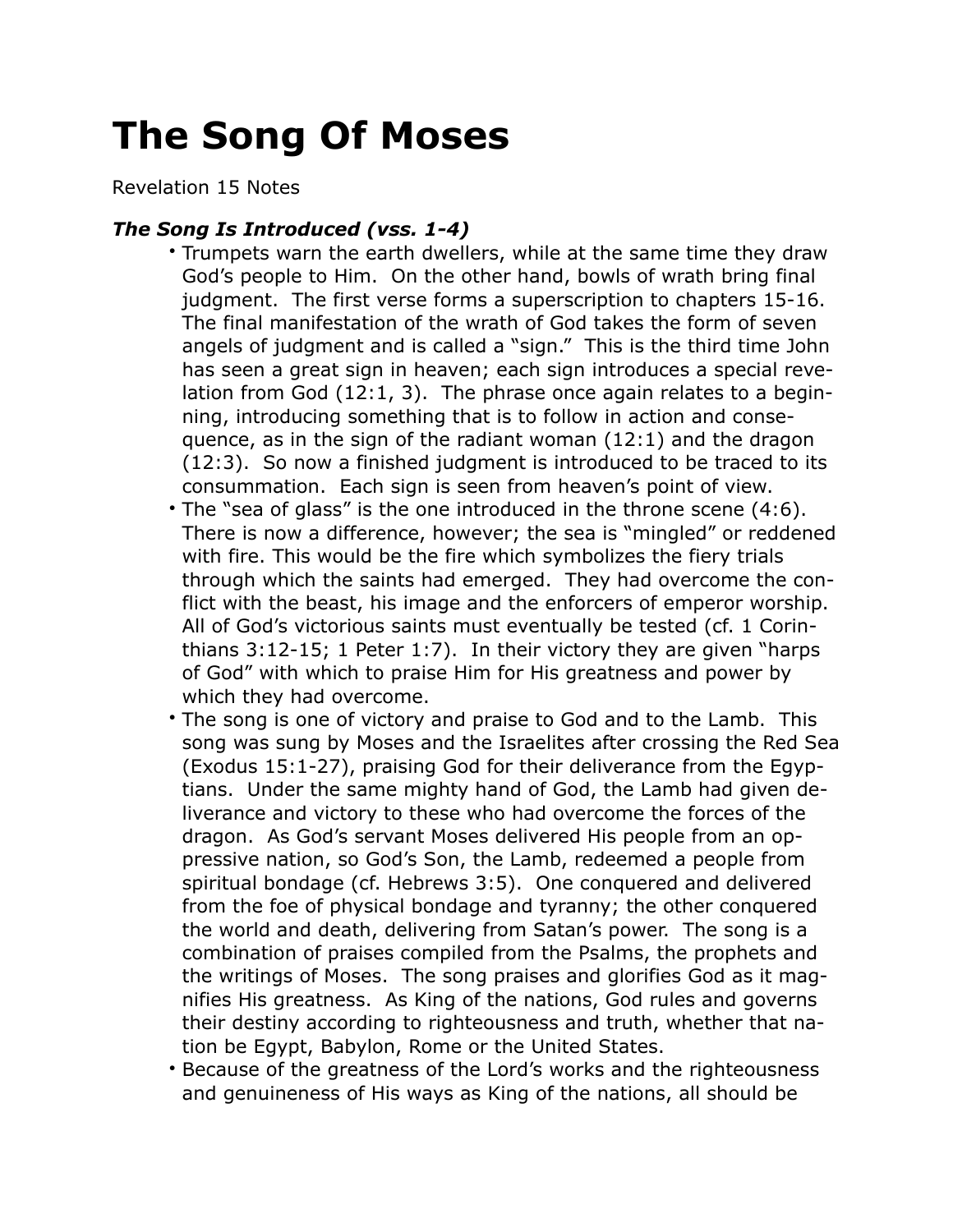compelled to fear and glorify His name. "Fear" means "to reverence, treat with deference, and from this disposition render obedience." The Lord's name stands for all that He is, reverence for Him as Lord and glory to His great name are both due to God.

## *The Seven Angels Are Introduced (vss. 5-8)*

- The temple John saw was the Holy of Holies in heaven which was symbolized by the inner sanctuary of the tabernacle. This vision was not of the ancient temple of Solomon nor of Herod's temple, which was destroyed in A.D. 70. "The temple of the tabernacle of the testimony" erected by Moses was called this because within the Holy of Holies rested the ark of the covenant containing the tables of the law, called "the testimony," which God gave Israel (Exodus 25:21). Previously John had see the sanctuary opened to reveal the ark of the covenant, the seat of God's righteous laws (11:19); now it was opened that the angels of judgment against those who rejected Him and His law might come forth. The time for mercy is over, and God's law must now take its course.
- The sanctity of the law is emphasized first by the appearance of the angels in the vestments of priesthood, then by a complex allusion to a number of Old Testament passages about the glory of the Lord. The seven angels introduced in vs. 1 now appear bearing the seven plagues to be poured out upon the earth. These plagues of judgment come from the holiness of God (cf. Psalm 97:2). The words used to describe the dress of the angels in this verse is also used to describe the attire of the Lamb (cf. 19:8, 14; 1:13).
- It is not revealed which of the four living creatures was commissioned to give the bowls of wrath to the seven angels. The Greek word for "bowl" is a broad, shallow vessel or deep saucer. The bowl is similar to some of the vessels used in Old Testament sacrifices and ritual. These angels next come forth from the divine presence with bowls of wrath and await the instruction from God to empty them. The seven seals reveal, the seven trumpets announce and warn and now the seven bowls execute.
- Moses at the dedication of the tent in the wilderness and the priests at the dedication of Solomon's temple had been unable to enter it because it was filled with the cloud of the divine presence (Exodus 40:34; 1 Kings 8:10). Isaiah had seen the temple filled with smoke, while the song of the seraphim rang in his ears (Isaiah 6:4). Ezekiel had fallen on his face in awe at the vision of the glory of God returning to the restored temple (Ezekiel 44:4). So now John sees the temple filled with smoke from the glory of God and His power. The divine judgments are impenetrable until they are past; when the last